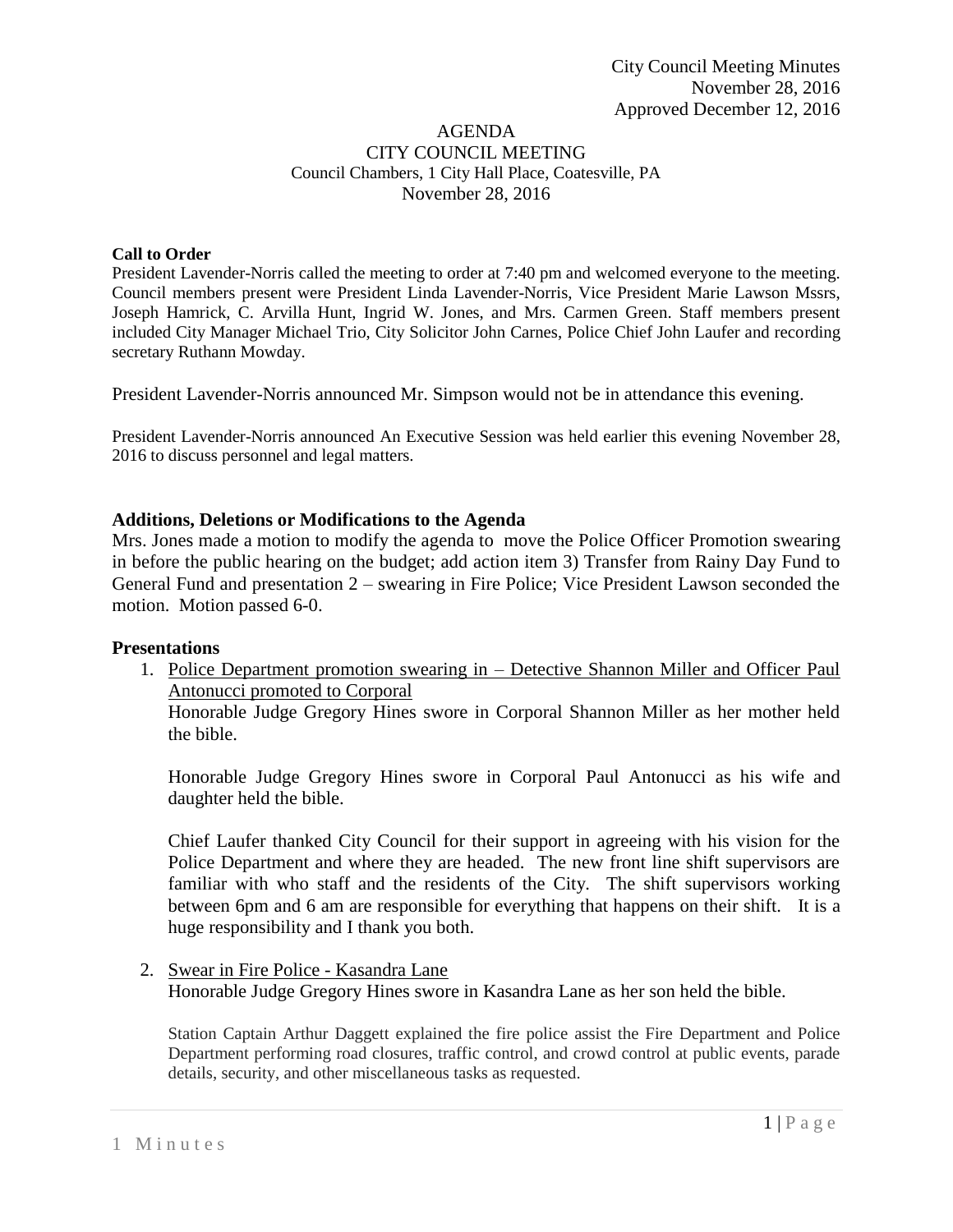# **Public Hearing – 2017 Preliminary Budget**

Mr. Trio announced the public hearing notice was advertised as required. The 2017 proposed budget was available at the reception desk and on the City website for public review.

Mr. Brennan reviewed the funds as follows:

|                      | Revenue    | Expenses   |
|----------------------|------------|------------|
| General Fund         | 10,561,088 | 10,978,720 |
| Solid Waste Fund     | 813,500    | 893,000    |
| Debt Service Fund    | 412,027    | 412,027    |
| Capital Reserve Fund | 1,222,700  | 3,891,313  |
| Liquid Fuels Fund    | 310,200    | 349,974    |

### Fran Scamuffa

Ms. Scamuffa questioned the withdrawal from the Reserve Trust in 2017. What will the City do when the well runs dry?

Mr. Brennan explained there would have to be drastic cuts and increase in taxes. The most expenses are for public safety. Mr. Barsz explained the goal is to focus on the now and try to minimize the expenses (watch our pennies) and be creative for revenue. It is too far out to project the future with the Reserve Trust Fund. Council announced there have been drastic changes with Finances. Things are beginning to fall into place. The financial firm is looking and insuring things are being done. They can't afford many more cuts. The City is working on bare minimum now. We have to be creative to generate revenue and reduce expenditures.

Mrs. Green made a motion to close the public hearing on the 2017 preliminary budget; Mrs. Hunt seconded the motion. Motion passed 6-0.

### **Approval of Minutes:**

Vice President Lawson made a motion to approve the November 14, 2016 meeting minutes with edit; Mrs. Hunt seconded them motion. Motion passed 6-0.

### **Approval of Accounts Payable**

Council asked for a breakdown of the last 5 years engineering bills including reimbursements, escrows and grants.

Mr. Hamrick made a motion to approve the accounts payables; Vice president Lawson seconded the motion. Motion passed 6-0.

# **Citizens' Hearings –** *Regular Action Items Only* **(3 Minutes)**

There were no citizens' comments on regular action items only.

# **Regular Action Items**

1. Receive and consider first reading an Ordinance ratifying previous approval of the City of Coatesville Fire Fighters' Pension Plan (the "Plan"), as adopted effective as of May 12, 2008, restated effective as of January 1, 2009, and as amended from time to time,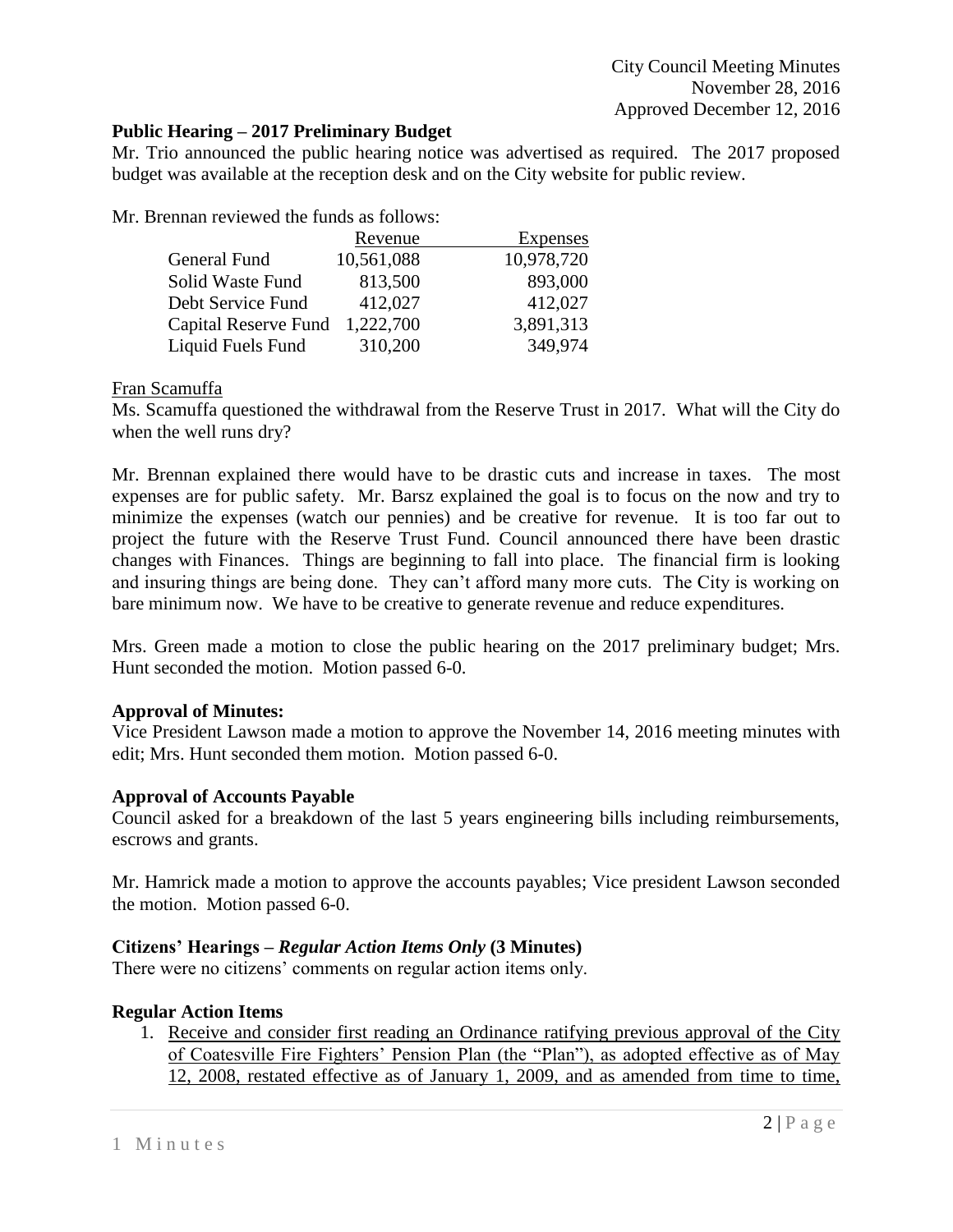adopting service-related disability and survivor provisions under the plan and clarifying administrative and operational procedures of the plan.

Mr. Carnes explained the auditors stated the Fire fighter pension has not been passed and will need done by Ordinance including Exhibit C.

Vice President Lawson made a motion to approve first reading an Ordinance ratifying previous approval of the City of Coatesville Fire Fighters' Pension Plan (the "Plan"), as adopted effective as of May 12, 2008, restated effective as of January 1, 2009, and as amended from time to time, adopting service-related disability and survivor provisions under the plan and clarifying administrative and operational procedures of the plan including Exhibit C; Mrs. Hunt seconded the motion. Motion passed 5-1. Mrs. Green was the dissenting vote.

2. Receive and consider Re-Organization Meeting time on January 3, 2017 at 5:00 pm. Mr. Carnes explained the process for the changing the meeting time annually.

Mr. Hamrick made a motion to approve the time change of the reorganization meeting on January 3, 2017 from 3:00 pm to 5:00pm; Vice President Lawson seconded the motion. Motion passed 5-1. Mrs. Jones was the dissenting vote.

3. Receive and consider \$200,000 transfer from Rainy Day Fund to the General Fund Mr. Hamrick made a motion to approve the \$200,000 transfer from the Rainy Day Fund to the General Fund; Mrs. Green seconded the motion. Motion passed 6-0.

### **Discussion Item**

1. Boarded up properties

There are a lot more properties that need to be added to the list received at the last meeting. Per the City Code, boarded up properties need to be repaired within a certain time frame. The residents should not have to look at the vacant boarded up properties. They are an eyesore and safety issue. The Codes Department should begin with the temporary list. Mr. Trio suggested reactivating the Vacant Property Commission.

### **Solicitors Report**

Mr. Carnes announced he:

- Has been monitoring and assisting with the development of the DEPG project
- Worked with the Finance Department and scheduled the public hearing on the budget for tonight's meeting.
- Issued notice to the property owners regarding the ACR Conditional Use Hearing. A formal opinion will be presented at the December 12, 2016 hearing for approval and mailing.
- Reviewed various draft contracts and assisted with various miscellaneous matters involving litigation and enforcement and has assisted the City on its interpretation of codes, rules and regulations and procedures relative to the budget.

# **City Manager's Report**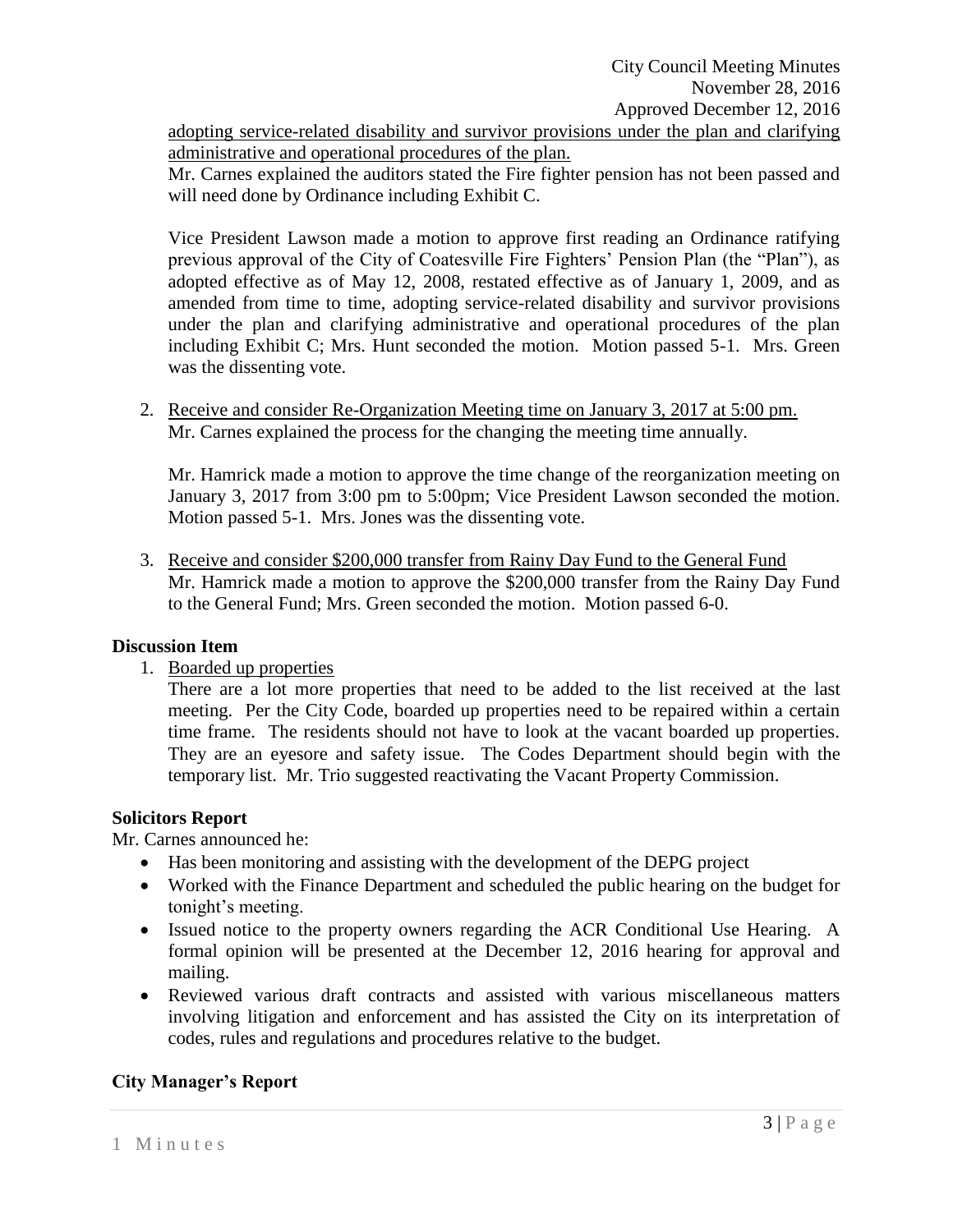Mr. Trio announced:

- The formal; public hearing for the budget was held this evening and the 2017 Budget and Fund Allocation Ordinances will be presented to City Council at the December 12, 2016 meeting for adoption.
- The Firefighter pension Ordinance was approved for first reading this evening and will be presented to City Council at the December 12, 2016 meeting for second reading and adoption.
- Discussing a possible extension on City Hall renovation and reanalyzing the contract pricing. The first round of environmental testing has been completed for the DEPG project.
- The Codes Department has been working well within expectations resulting in positive cash balance.
- J&J Electric Commercial Use/Warehouse and the Bridge Academy Flex Space have been approved by the Zoning Hearing Board.
- Implementing communication with portable radios in the Public Works Department instead of their personal cell phones. Council agreed the policy should be for all employees or none. No department should be singled out.

A new Standard of Procedure need to be completed.

# **Citizens' Hearings –** *Non-Agenda Items Only* **(3 Minutes)**

### Trish Egan

Ms. Egan asked Council for their assistance with the hunters around Dulles Drive. The hunters are parking on Dulles Drive and going into the woods. Bullets have hit her house in the past, and today while raking the leaves, one bullet went past her. She is not against the hunting, just worried about the safety of the neighboring homes adjoining the property. Coatesville is saying its Valley Township and Valley Township is saying it is the City of Coatesville. She just asked for assistance. Mr. Trio announced he would speak to the owner of the property.

### John Pawlowski

Mr. Pawlowski announced the equipment in the West End Park is a hit. The children love it. He asked Council to consider making Ridge Avenue one way. There are no sidewalks and children have to walk in the road. The Gazebo project is still underway. There is only \$2,400 needed for the last gazebo. Two grants have been submitted for the funding and hope to hear the results by the end of December.

### *Mrs. Hunt excused herself from the meeting at 9:15 pm.*

Mrs. Green made a motion to close citizens' hearings on non-agenda items only; Mr. Hamrick seconded the motion. Motion passed 5-0.

# **Special Events**

There were no special events at this time.

### **Council Comments**